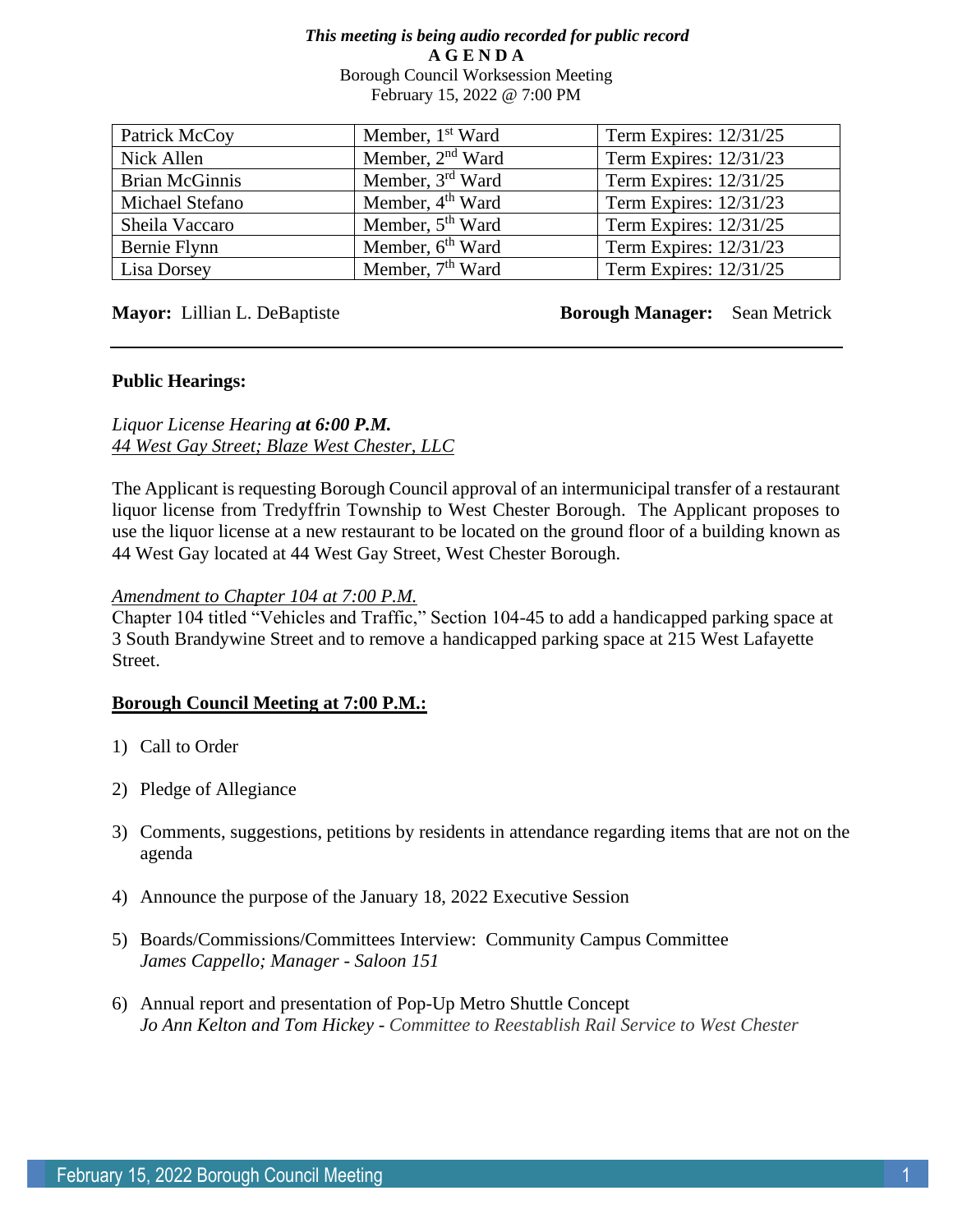# *Administration, Communication & Technology Committee*

7) Schedule a Public Hearing on March 16, 2022 at 7:00 P.M. to amend Chapter 81, "Plastic Bag and Plastic Straw Regulations" *(attachment)*

*Committee Recommendation: 3-0*

### *Public Works Committee*

8) Enter into a 1-year contract extension with ServiceMaster Services for custodial services in the amount of \$55,212.12

*Committee Recommendation: 3-0*

9) Enter into a contract with Stonewood Landshaping, Inc. for the Marshall Drive Streambank Restoration Project in the amount of \$106,950.00 *(attachment)*

*Committee Recommendation: 3-0*

- 10) Approve the easement agreements for the Marshall Drive Streambank Restoration Project between the Borough of West Chester and Property Owners: *(attachment)*
	- UPI 1-2-41 (John McDermott)
	- UPI 1-2-42 (Jessica S. & Matthew W. Payne)
	- UPI 1-2-43 (Amanda K. Martin)
	- UPI 1-2-44 (John L. & Terese M Daly)
	- UPI 1-2-50 (Stanley M. & Lisa D. Alexander)
	- UPI 1-2-60 (Michael & Kathryn Meredith)
	- UPI 1-2-61 (Joseph V. & Dorothy J. Losito)
	- UPI 1-2-62 (Barbara J. & Philip C. Haag)
	- UPI 1-2-63 (James Christopher DeAngelo)

*Committee Recommendation: 3-0*

11) Discuss the Resolution to abandon West Gay Street, from North Matlack Street to North New Street *(attachment)*

*Committee Recommendation for further discussion at the February 15, 2022 Worksession: 3-0*

12) Approve the sale of a 2014 Police Ford Explorer Interceptor SUV on MuniciBid

*Committee Recommendation: 3-0*

13) Accept a \$1,000 donation from Matthew Adams in exchange for portions of a fallen oak tree on Borough property

*Committee Recommendation: 3-0*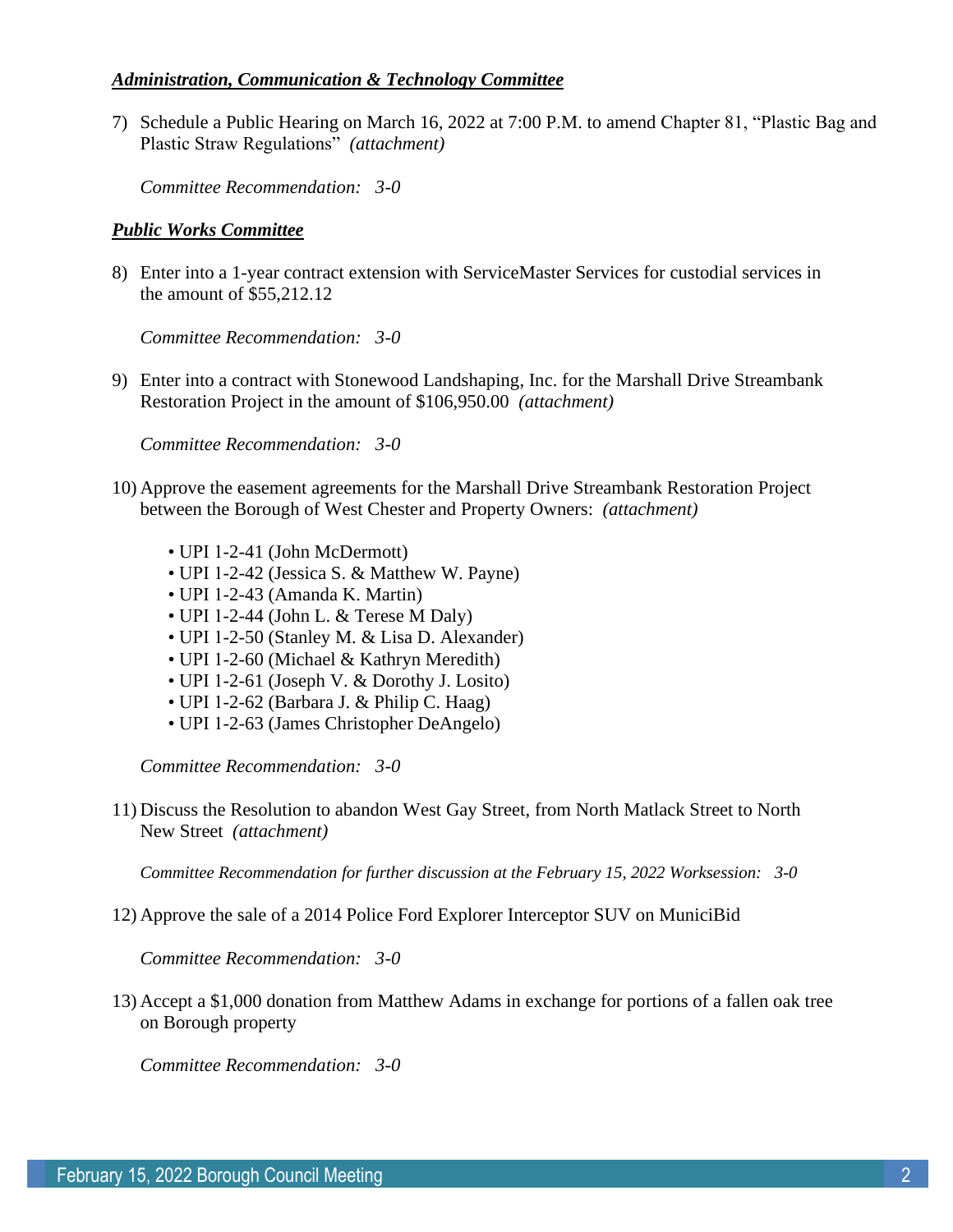14) Enter into a contract with Hough Associates for the Act 101 Annual Report and PA-DEP 904 Recycling Performance Grant *(attachment)*

*Committee Recommendation: 3-0*

# *Parking Committee*

15) Direct the Borough Manager and Solicitor to draft a formal agreement with the West Chester Business Improvement District for advertisement signs at the Chestnut Street Garage

*Committee Recommendation: 3-0*

# *Public Safety, Events & Quality of Life*

16) Appoint a member of the Public Safety Committee to the Community Campus Committee

*Committee Recommendation for further discussion at the February 15, 2022 Worksession: 3-0*

17) Discuss the request from the Civil Service Commission to begin the process for the Police Entry Examination and the Promotional Examination *(attachment)*

*Committee Recommendation for further discussion at the February 15, 2022 Worksession: 3-0*

18) Discuss entering into a Professional Services Agreement with David MacMain, Esquire to provide legal services to the Civil Service Commission *(attachment)*

*Committee Recommendation for further discussion at the February 15, 2022 Worksession: 3-0*

19) Discuss generating an Eligibility List for hiring and promoting police officers

*Committee Recommendation for further discussion at the February 15, 2022 Worksession: 3-0*

## *Finance & Revenue Committee*

20) Deny the request from the County of Chester for partial exoneration of the 2021 real estate taxes for the property located at 313 West Market Street *(attachment)*

*Committee Recommendation: 3-0*

21) Discuss the use of ARPA funds for HVAC and Building Management Improvements in the Borough Administration Building; and, the Downingtown Pike Street Pedestrian Improvements Project

*Committee Recommendation for further discussion at the February 15, 2022 Worksession*

22) Consider entering into a Professional Services Agreement with Arro Consulting for temporary Public Work Services subject to Solicitor review

*Committee Recommendation: 3-0*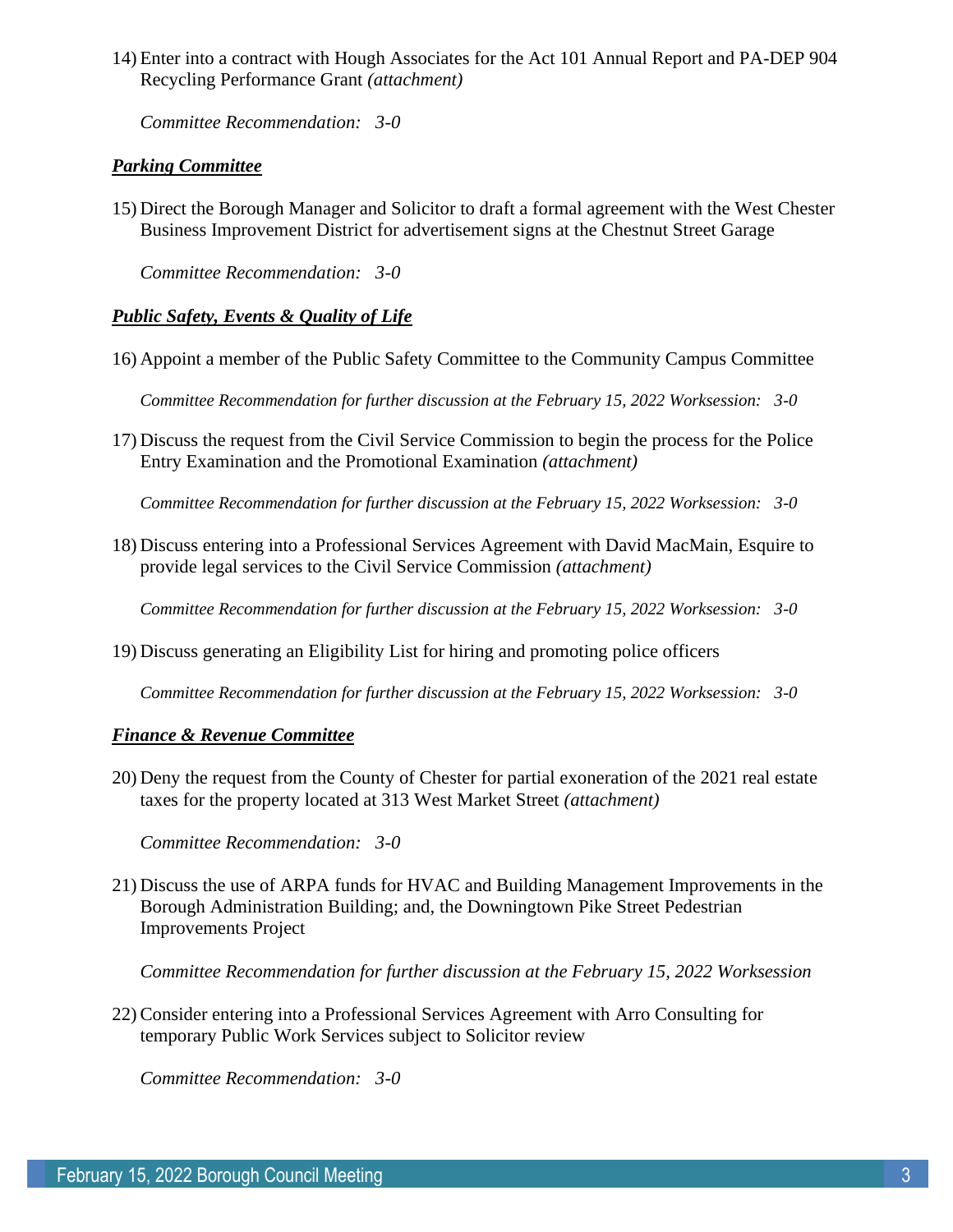### *Smart Growth Committee*

23) Consider sending the Solicitor to attend the Zoning Hearing Board to represent the Borough relative to the following Zoning Hearing Applications *(attachment)*

a**. 363 E. Biddle St; Lauren A. Pucci/ Brendan P. Burke, LLC** Applicants seek relief from Section 112-802.J to allow accessory building within the 5-foot yard set-back.

b. **220 Price St; Drew Braun/Paul Bauder, Bauder Construction, Inc.** Applicants seek relief from Section 112-802.J. to allow accessory building within the 5-foot side and rear lot line set back.

c. **333 Granite Alley; Michael Loveless/The Artillery Brewery Company &342 Hannum Avenue; Daniel Shaw/Wrong Crowd Beer Company** Applicants seek relief from Section 112-702.B(1) to allow the installation of an off-premises sign.

d. **410 W. Chestnut St; Jaramillo REH LLC & Gustavo A.Mesa** Applicant seeks relief from Sections 112-602.D to allow for parking area within 40-feet of an intersection as required by Section 97-27.1.C.

e. **408 W. Chestnut St; Nomad Four LLC (Carlos Mario Montoya)** Applicant seeks relief from Sections 112-602.D to allow for parking area within 40-feet of an intersection as required by Section 97-27.1.C.

*Committee Recommendation: 3-0 for no Solicitor representation at the Zoning Hearing Board relative to Zoning Applications a) thru e)*

24) Discuss entering into a 3-year agreement with CGI Communications for a lamp post banner project; and, approve a Call for Artists for the art on the banners *(attachment)*

*Committee Recommendation: 3-0*

25) Approve the CLG Letter of Support for the Lincoln Building Restoration Grant; 28 West Market Street *(attachment)*

*Committee Recommendation: 3-0*

26) Discuss the petition by Split Rail for an additional raised dining platform;15 North Walnut Street *(attachment)*

*Committee Recommendation for further discussion at the February 15, 2022 Worksession*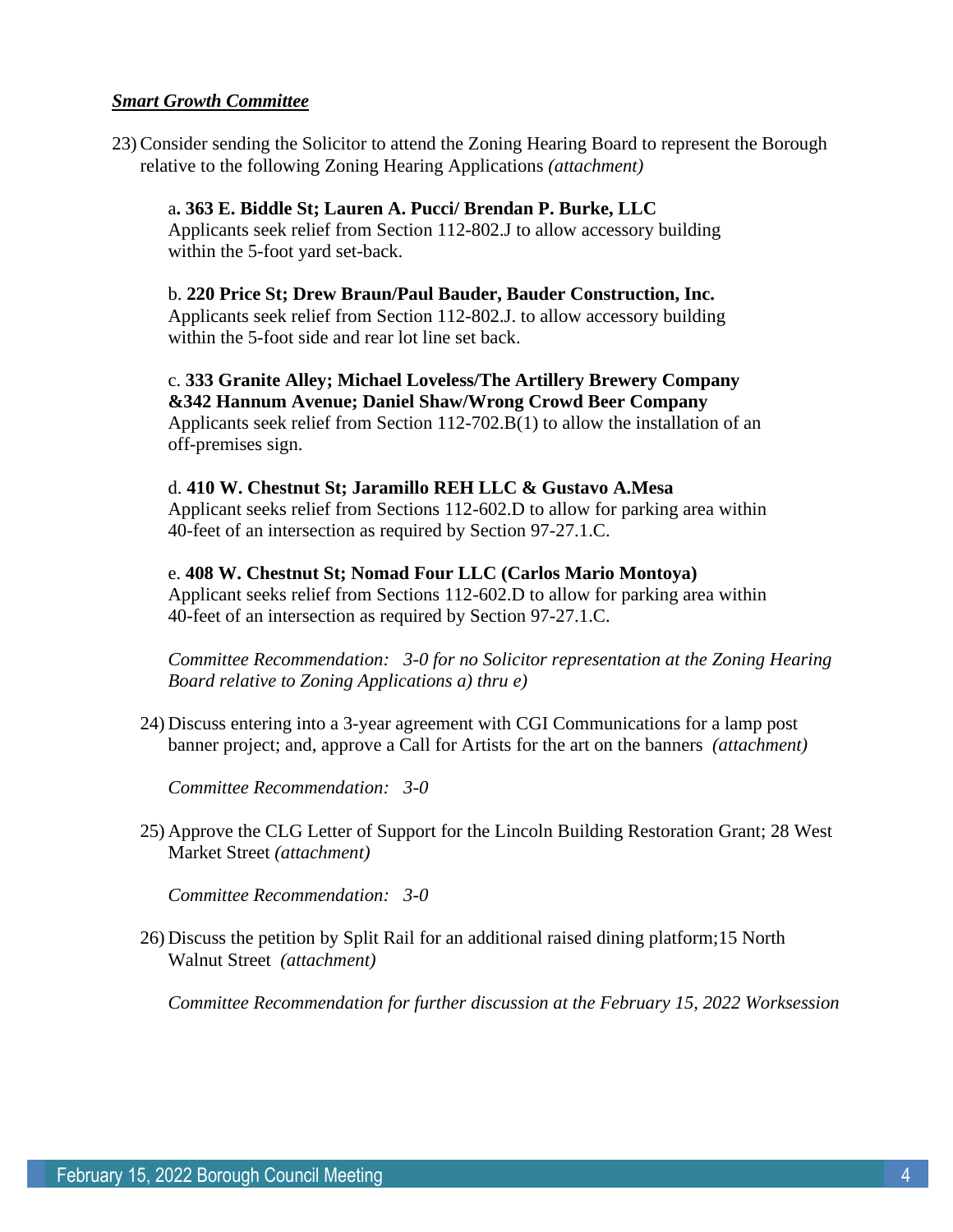27) Approve the January 2022 HARB Certificates of Appropriateness *(attachment)*

# a. **2021-40: 13 E. Gay St-Rite Aid-Jeanne Dubil-Cima Network**

**Proposed work:** Continued discussion of window graphics. 

*Recommendation: The Board recommends a Certificate of Appropriateness for  Application 2021-40 with the following conditions; that the window graphics in Option 3B 4, 5, and 6 be installed in windows 1, 2, and 3 and graphics in Option 3C 1, 2, and 3 be installed in windows 4, 5, and 6 and that the tone of the two images be adjusted so that both images have a matching sepia tonal quality to their color and that captions be included on the image panels to identify the location and era of the photo, as coordinated with the Chair of the Historic Commission Tom Walsh or Malcolm Johnstone, Senior Program officer of the Cultural Alliance.*

# b. **2022-01:  39 S. High St-Chris Knight**

**Proposed work:** Asbestos siding replacement.  

*Recommendation: The Board recommends a Certificate of Appropriateness for  Application 2022-01 with the following conditions: that the new finish material be*  James Hardie "cedar" shake siding with Hardie corner boards, and all trim at *windows, doors, walls, cornice, etc. will be repaired or replaced with wood or paintable composite material to match the profiles and dimensions of the existing.*

*Committee Recommendation: 3-0 to approve HARB Certificates of Appropriateness a) and b).*

28) Other Business:

- a) Appoint a member of the Borough Council to the West Chester Council of Governments
- b) Appoint a member of the Brough Council to the West Chester Business Improvement District Board of Directors
- c) Approve the December 2021 Borough Council Meeting Minutes
- d) Approve the January 3 2022 Borough Council Meeting Minutes

*Adjournment*